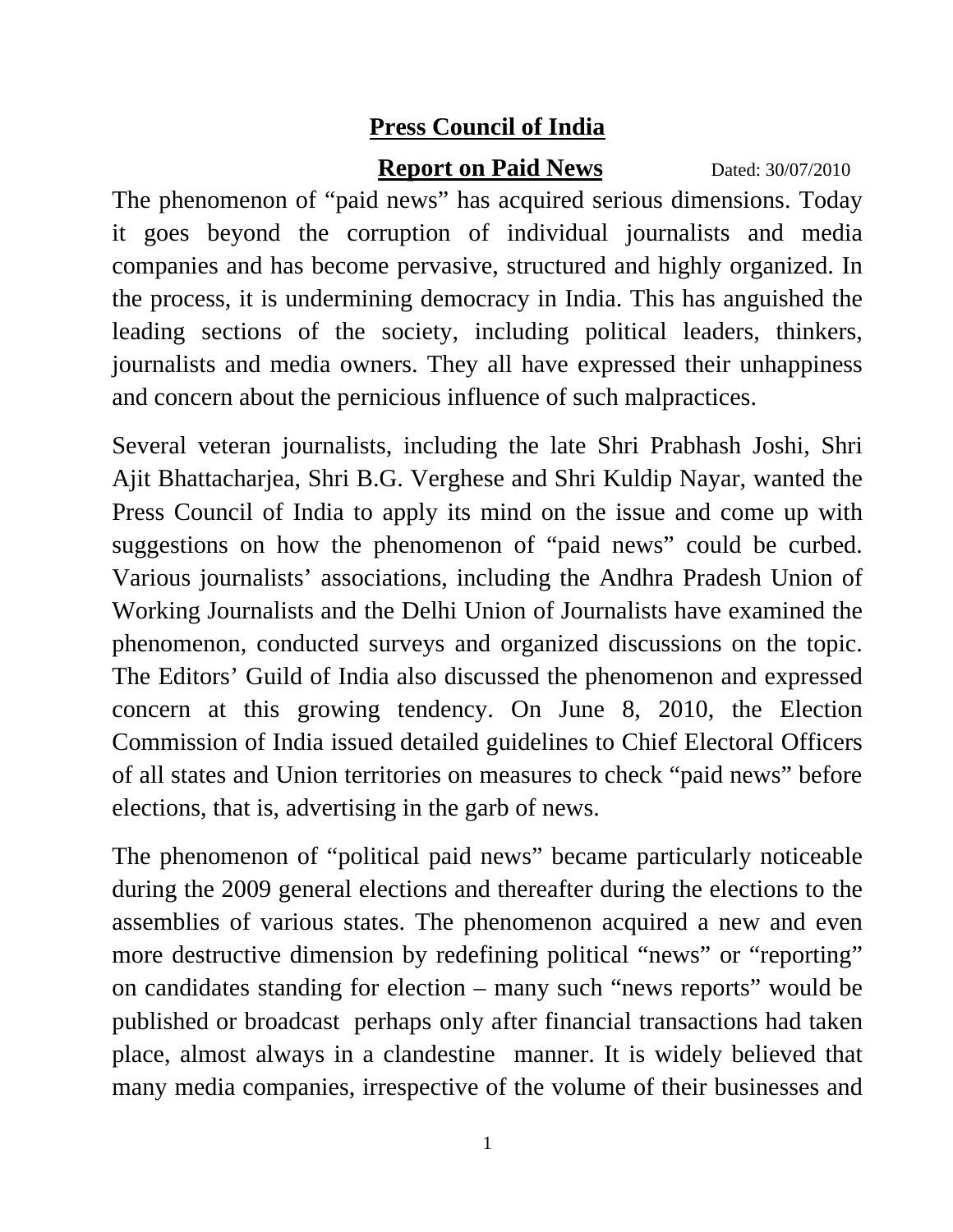their profitability, were "selling" news space after arriving at an "understanding" with politicians and representatives of corporate entities that were advertisers. Space in publications and airtime were occupied by advertisements that were disguised as "news".

News is meant to be objective, fair and neutral – this is what sets apart such information and opinion from advertisements that are paid for by corporate entities, governments, organizations or individuals. What happens when the distinction between news and advertisements start blurring, when advertisements double up as news that have been paid for, or when "news" is published in favour of a particular politician by selling editorial spaces?

In such situations, a section of the reader or the viewer can hardly distinguish between news reports and advertisements/advertorials. Marketing executives use the services of journalists – willingly or otherwise – to gain access to political personalities. So-called "rate cards" or "packages" are distributed that often include "rates" for publication of "news" items that not merely praise particular candidates but also criticize their political opponents. Candidates who do not go along with such practices on the part of media organizations may be denied coverage. Sections of the media in India have willy-nilly become participants and players in such practices that contribute to the growing use of money power in politics which undermines democratic processes and norms – while hypocritically pretending to occupy a high moral ground. This has not merely undermined democracy in India but also tarnished the country's reputation.

Identical articles with photographs and headlines have appeared in competing publications carrying by-lines of different authors around the same time. On the same page of specific newspapers, articles have been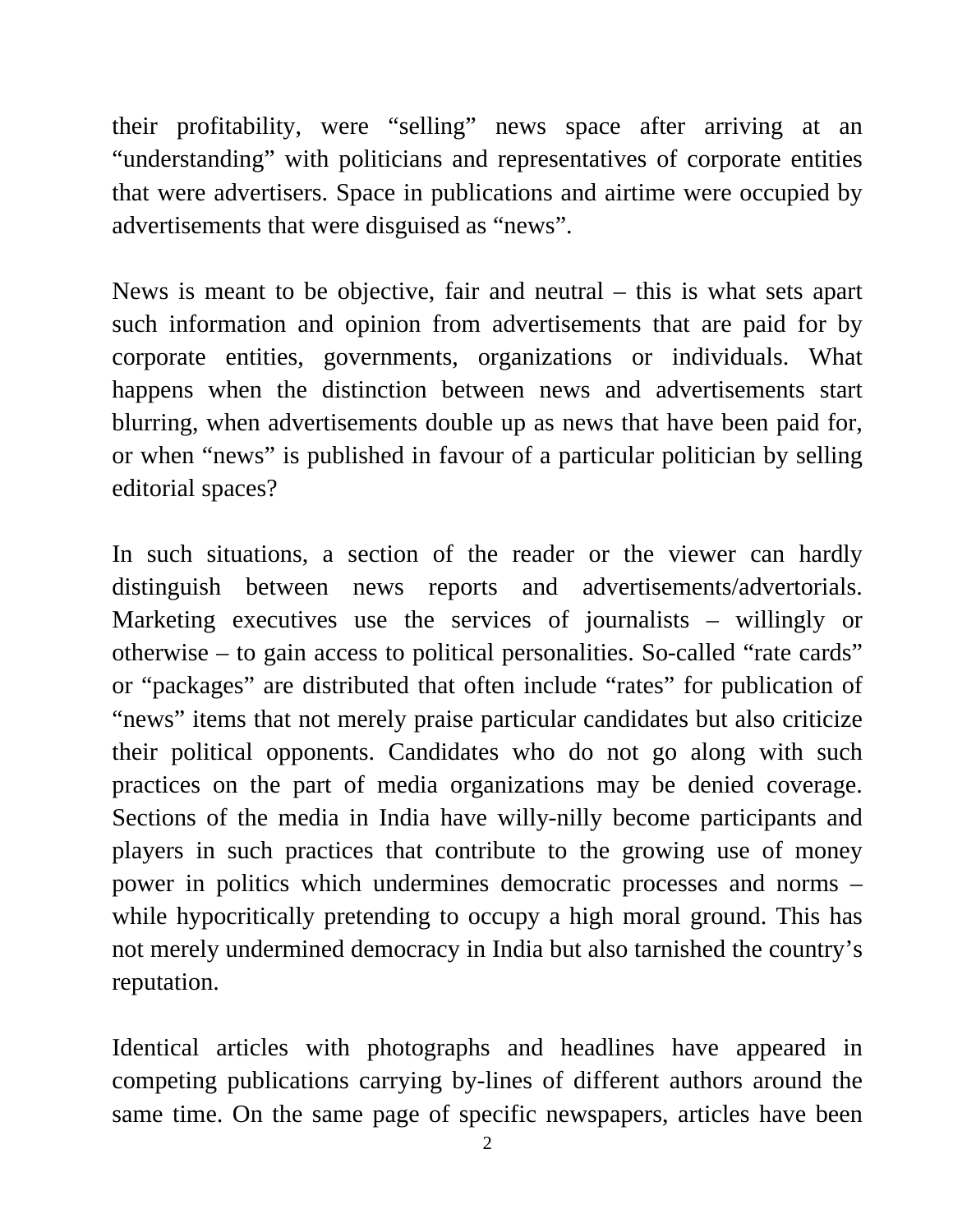printed praising competing candidates claiming that both are likely to win the same elections. Nowhere is there any indication that the publication of such "news" reports has entailed financial transactions or has been sponsored by certain individuals or political parties. When confronted with circumstantial evidence that substantiate allegations of "paid news", the standard reaction of individuals accused of corrupt practices is to pretend that nothing untoward has happened since the evidence is circumstantial in nature. The typical response of representatives of political parties as well as media organizations, is to flatly deny these allegations. In private, however, these very same people acknowledge that the cancer of "paid news" has spread deep into the country's body politic and needs to be removed.

Realising the dangers of "paid news" to democracy as well as the right to freedom of expression enshrined in Article 19 of the Constitution of India, on June 9, 2009, the Press Council of India appointed a Sub-Committee comprising Shri Paranjoy Guha Thakurta and Shri Kalimekolam Sreenivas Reddy "to examine the phenomenon of paid news observed during the last Lok Sabha elections…based on inputs received from the members and others." The two members met a cross-section of society in New Delhi, Mumbai and Hyderabad and also went through many letters and representations that were sent to the Council. The report of the Sub-Committee was discussed in detail by the Press Council in its two meetings held in Indore and New Delhi on 31 March, 2010 and 26 April, 2010 respectively. Members gave a number of suggestions and thereafter, the Press Council of India Chairman appointed a Drafting Committee to prepare a final report for the consideration of the Council. The Chairman appointed a 12-member Committee consisting: S/Shri H N Cama, Lalit Mangotra, U C Sharma, Y C Halan, K. Sreenivas Reddy, Kalyan Barooah, S. N. Sinha, Anil Jugal Kishore Agarwal, Kundn R L Vyas, Paranjoy Guha Thakurta, P Javadekar, and Keshav Rao.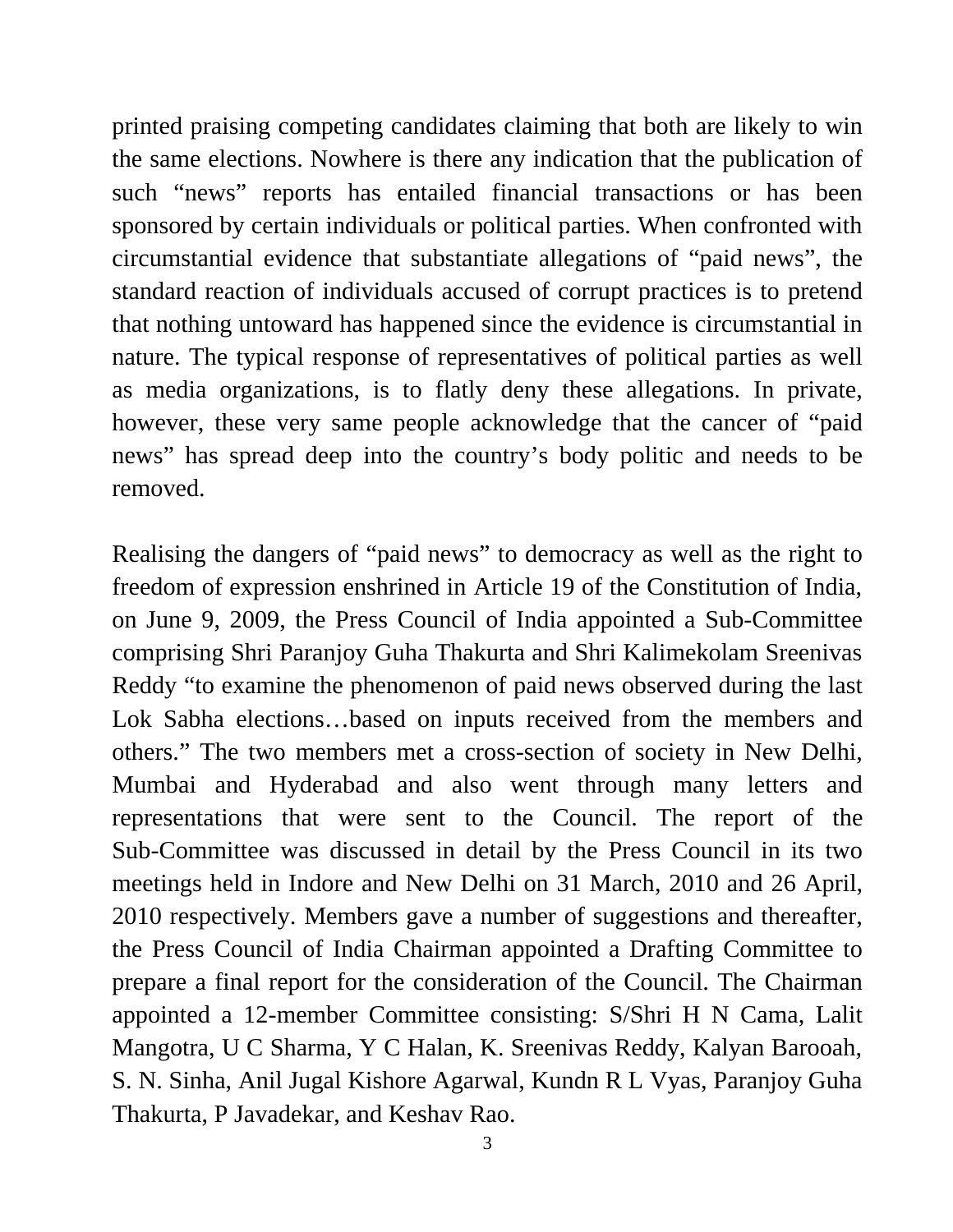The Drafting Committee considered the views expressed during various meetings of the Press Council and has drafted a report for the consideration of the Council.

#### **Introduction**

## **Paid News can be defined as "Any news or analysis appearing in any media (Print & Electronic) for a price in cash or kind as consideration"**

Paid news is a complex phenomenon and has acquired different forms over the last six decades. It ranges from accepting gifts on various occasions, foreign and domestic junkets, various monetary and non-monetary benefits, besides direct payment of money. Another form of paid news that has been brought to the notice of the Press Council of India by the Securities and Exchange Board of India (SEBI is in the form of "private treaties" between media companies and corporate entities. Private treaty is a formal agreement between the media company and another non-media company in which the latter transfers certain shares of the company to the former in lieu of advertisement space and favourably coverage.

Since the phenomenon of paid news is old, complex and deep rooted in the system and seems to be spreading its cancerous roots rapidly as observed after the 2009 elections, the Drafting Committee feels that the Press Council of India should initially focus only on the paid news observed during the last Lok Sabha elections (2009). This decision stems from the decision of the Press Council as conveyed by the Secretary to the Council members.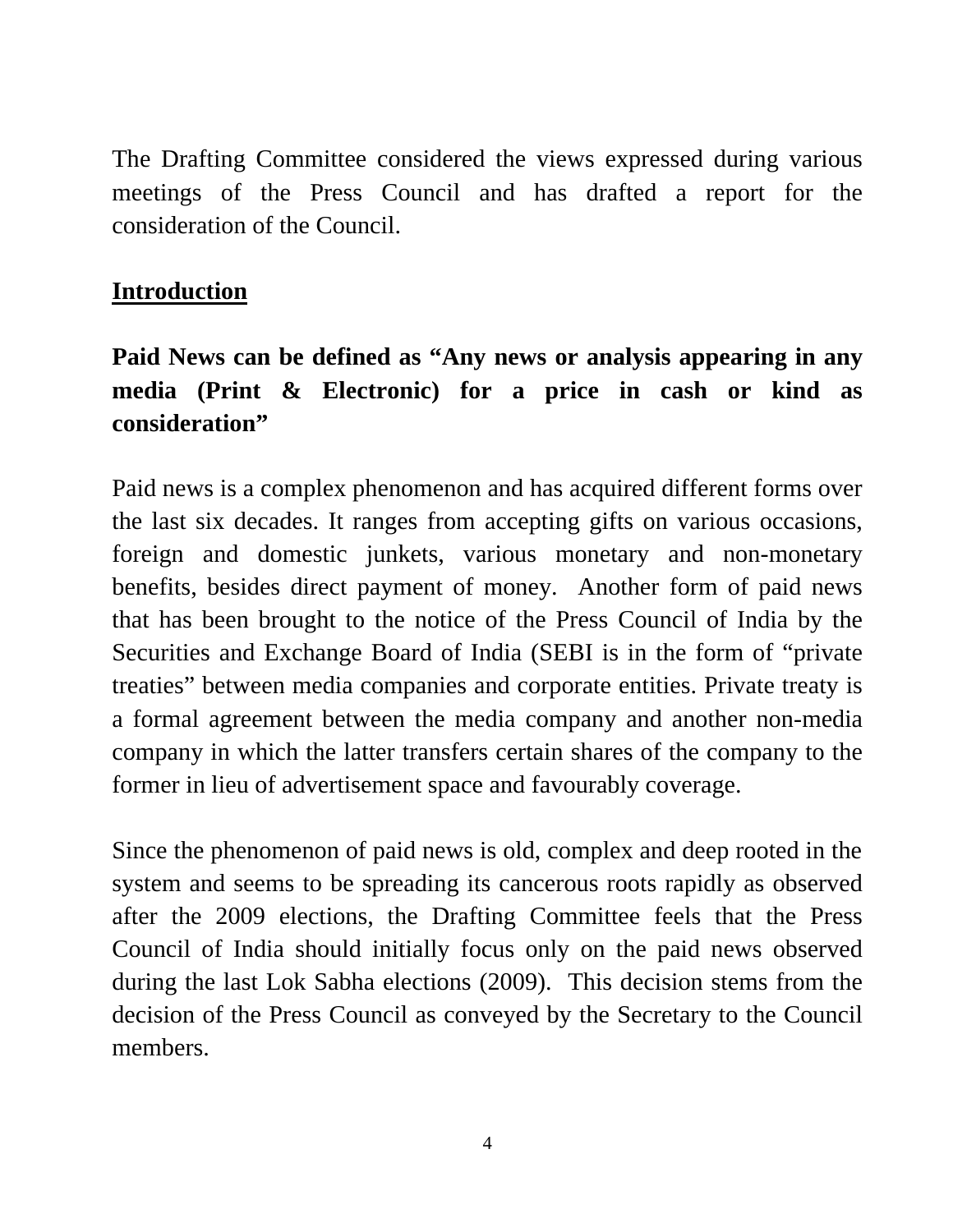#### **Election-time paid news**

The election-time paid news phenomenon has three dimensions. One, the reader or the viewer does not get a correct picture of the personality or performance of the candidate in whose favour or against he decides to cast his vote. This destroys the very essence of the democracy. Two, contesting candidates perhaps do not show it in their election expense account thereby violating the Conduct of Election Rules, 1961 framed by the Election Commission of India under the Representation of the People Act, 1951. Third, those newspapers and television channels which received money in cash but did not disclose it in their official statements of accounts, have violated the Companies Act 1956 as well as the Income Tax Act 1961 besides other laws.

The payment and receipt of election-time paid news is a clandestine operation and has become widespread and organised as advertising agencies, public relations firms, politicians, journalists, managers and owners of some media companies are believed to be involved in it. It, therefore, is not easy to find clinching evidence that pins responsibility on individuals, parties and organisations. However, a number of persons including members of the Sub-Committee setup by the Council have collected a large volume of circumstantial evidence that is with the Press Council, which indicates that monetary consideration was exchanged for favourable coverage, reporting and telecasting.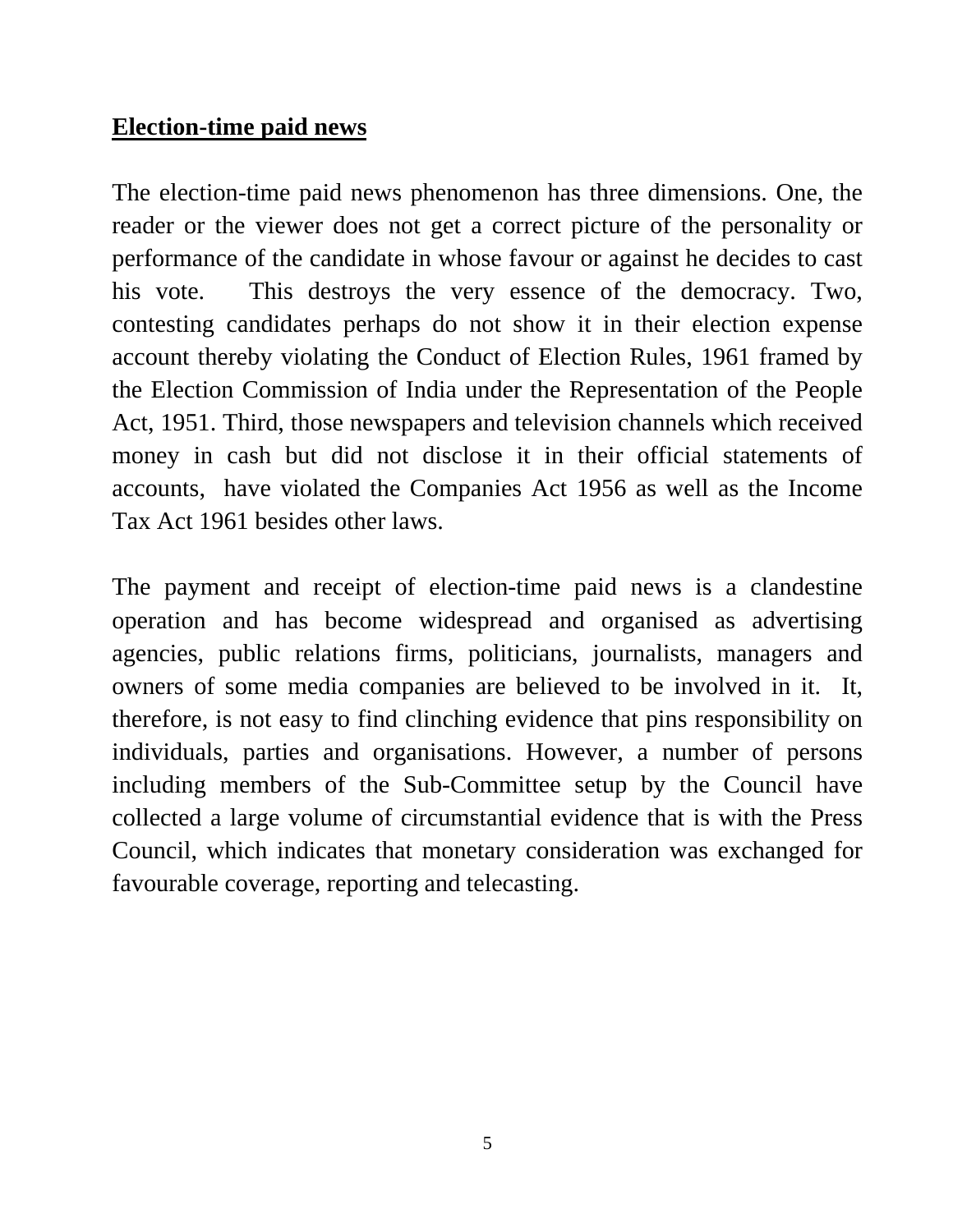## **Separating Management from Editorial**

Going through the observations of persons with whom the Sub-Committee interacted and the evidence provided by them and the discussions in the Press Council it is felt that election-time paid news deals are done between the candidates or political parties or their agents and media. It was felt that there should be a clear distinction drawn between the managements and editorial staff in media companies and that the independence of the editor should be maintained and safeguarded.

# **Role of Press Council**

The Press Council of India was set up by Parliament as a statutory, quasi judicial body "for the purpose of preserving the freedom of the Press and of maintaining and improving the standards of newspapers and news agencies in India." However, it has been entrusted with only limited powers to admonish, reprimand and pass strictures. It cannot penalise the errant or those found guilty of malpractices. Besides, the Council's mandate does not extend beyond the print medium. A proposal to amend Section 15(4) of the Press Council Act, 1978, to make the directions of the Council binding has been pending for a long time. It should be taken up on a priority basis.

### **Representation of the People Act, 1951**

The Union and state elections are regulated by the provisions of the Representation of the People Act, 1951. The main purpose of this Act is to ensure free and fair elections in the country. Therefore, since election-time "paid news" undermines free and fair elections, it is recommended that Section 123 of the Representation of the People Act, 1951, should be suitably amended so as to declare any payment for the publication of news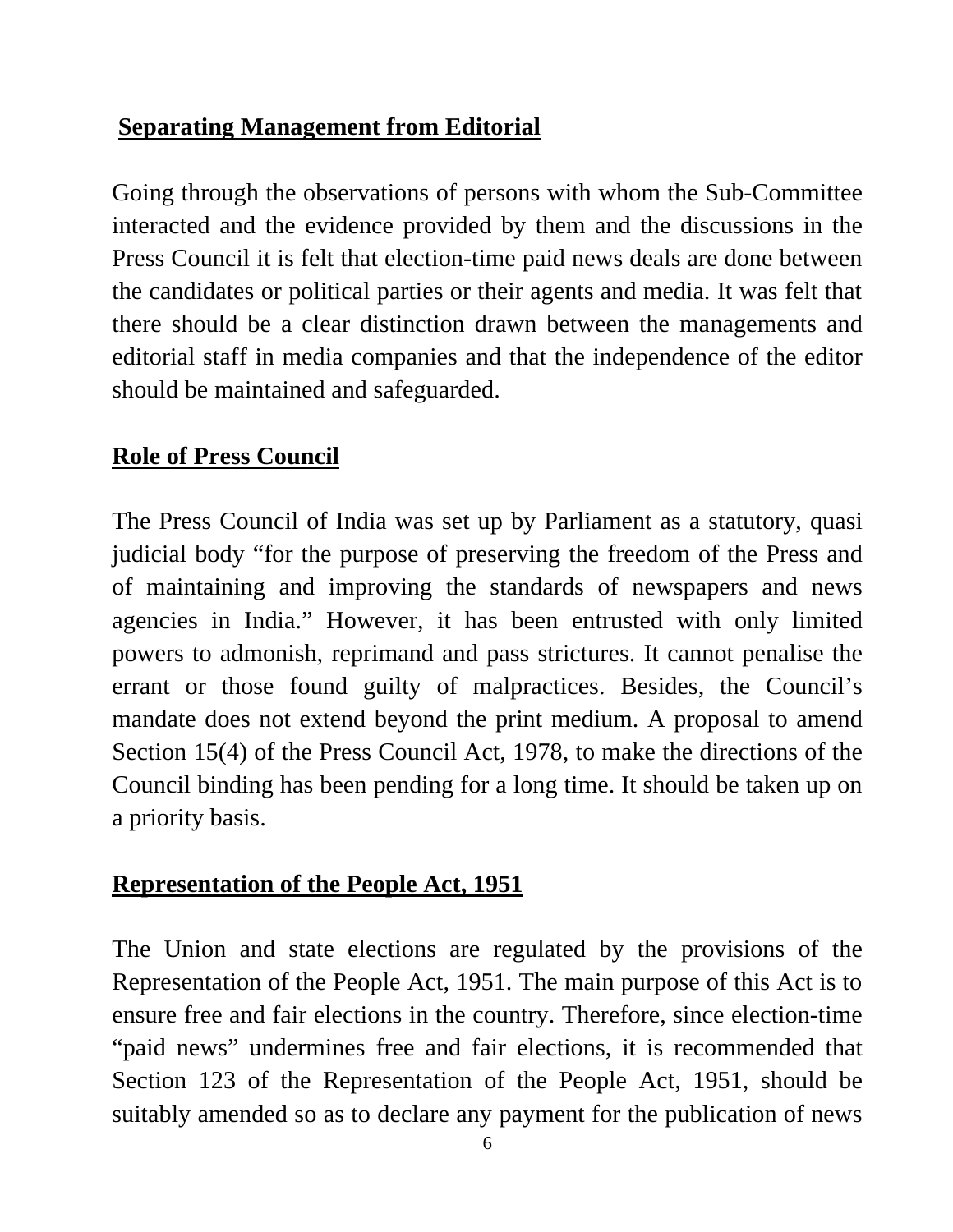as a corrupt practice or an "electoral malpractice" and should be made a punishable offence.

### **Press Council of India**

The Press Council of India should constitute a body of media professionals with wide representation at the national/state/district levels to investigate (either *suo moto* or on receipt of complaints of instances of "paid news" and the recommendations of such a body – after going through an appellate mechanism -- should be binding on the Election Commission of India and other government authorities.

**The guidelines of the Press Council of India that news should be clearly demarcated from advertisements by printing disclaimers, should be strictly enforced by all publications. As far as news is concerned, it must always carry a credit line and should be set in a typeface that would distinguish it from advertisements. The guidelines of the Council, as decided in 1996, are reproduced hereunder and efforts should be made to ensure that these are followed by all media organizations.** 

*i) General Election is a very important feature of our democracy and it is imperative that the media transmits to the electorate fair and objective reports of the election campaign by the contesting parties. Freedom of the Press depends to a large measure on the Press itself behaving with a sense of responsibility. It is, therefore, necessary to ensure that the media adheres to this principle of fair and objective reporting of the election campaign.*

*The Press Council has, therefore, formulated the following guidelines to the media for observance during elections:*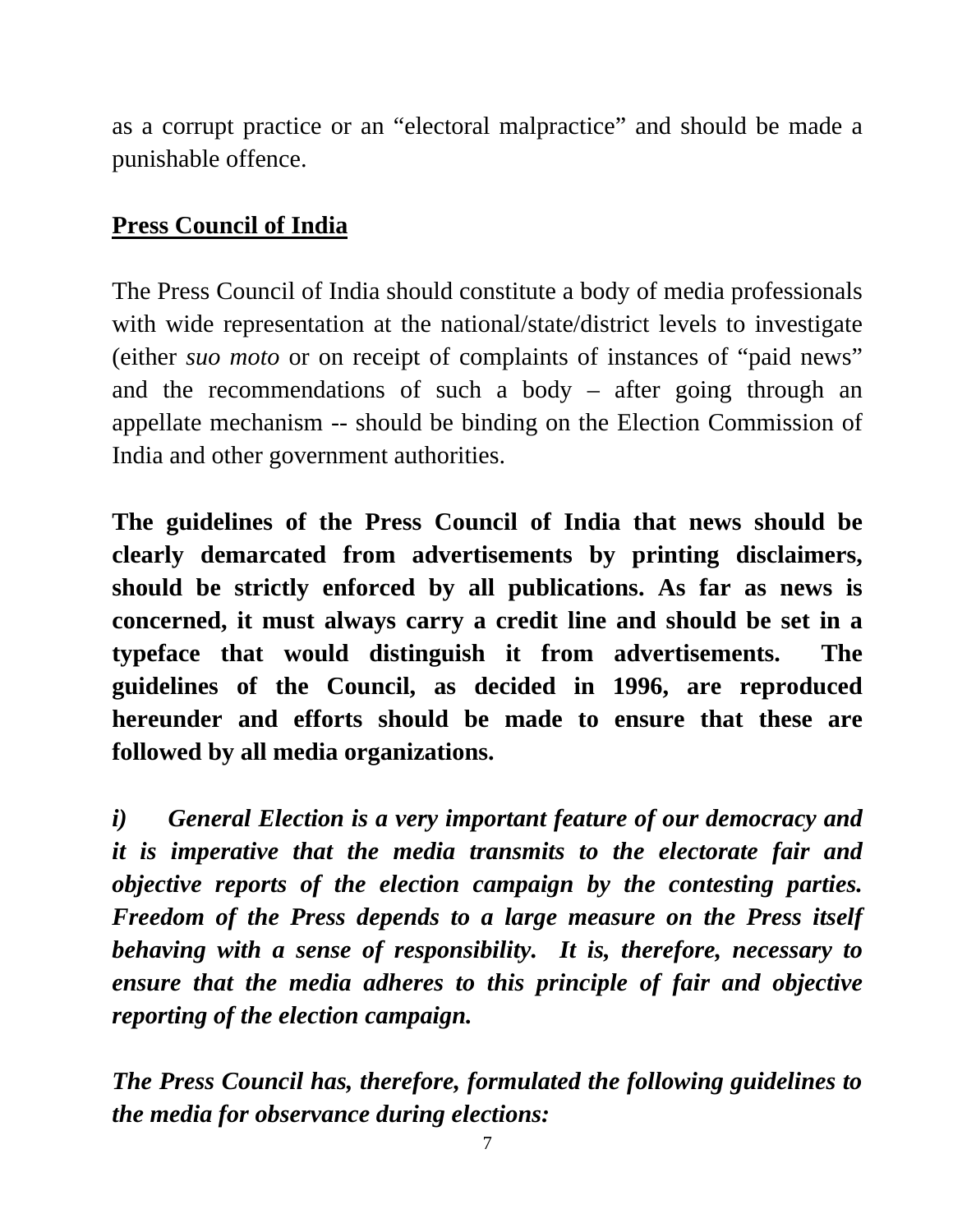*1. It will be the duty of the Press to give objective reports about elections and the candidates. The newspapers are not expected to indulge in unhealthy election campaigns, exaggerated reports about any candidate/party or incident during the elections. In practice, two or three closely contesting candidates attract all the media* 

*attention. While reporting on the actual campaign, a newspaper may not leave out any important point raised by a candidate and make an attack on his or her opponent.*

*2. Election campaign along communal or caste lines is banned under the election rules. Hence, the Press should eschew reports which tend to promote feelings of enmity or hatred between people on the ground of religion, race, caste, community or language.*

*3. The Press should refrain from publishing false or critical statements in regard to the personal character and conduct of any candidate or in relation to the candidature or withdrawal of any candidate or his candidature, to prejudice the prospects of that candidate in the elections. The Press shall not publish unverified allegations against any candidate/party.*

*4. The Press shall not accept any kind of inducement, financial or otherwise, to project a candidate/party. It shall not accept hospitality or other facilities offered to them by or on behalf of any candidate/party.*

*5. The Press is not expected to indulge in canvassing of a particular candidate/party. If it does, it shall allow the right of reply to the other candidate/party.*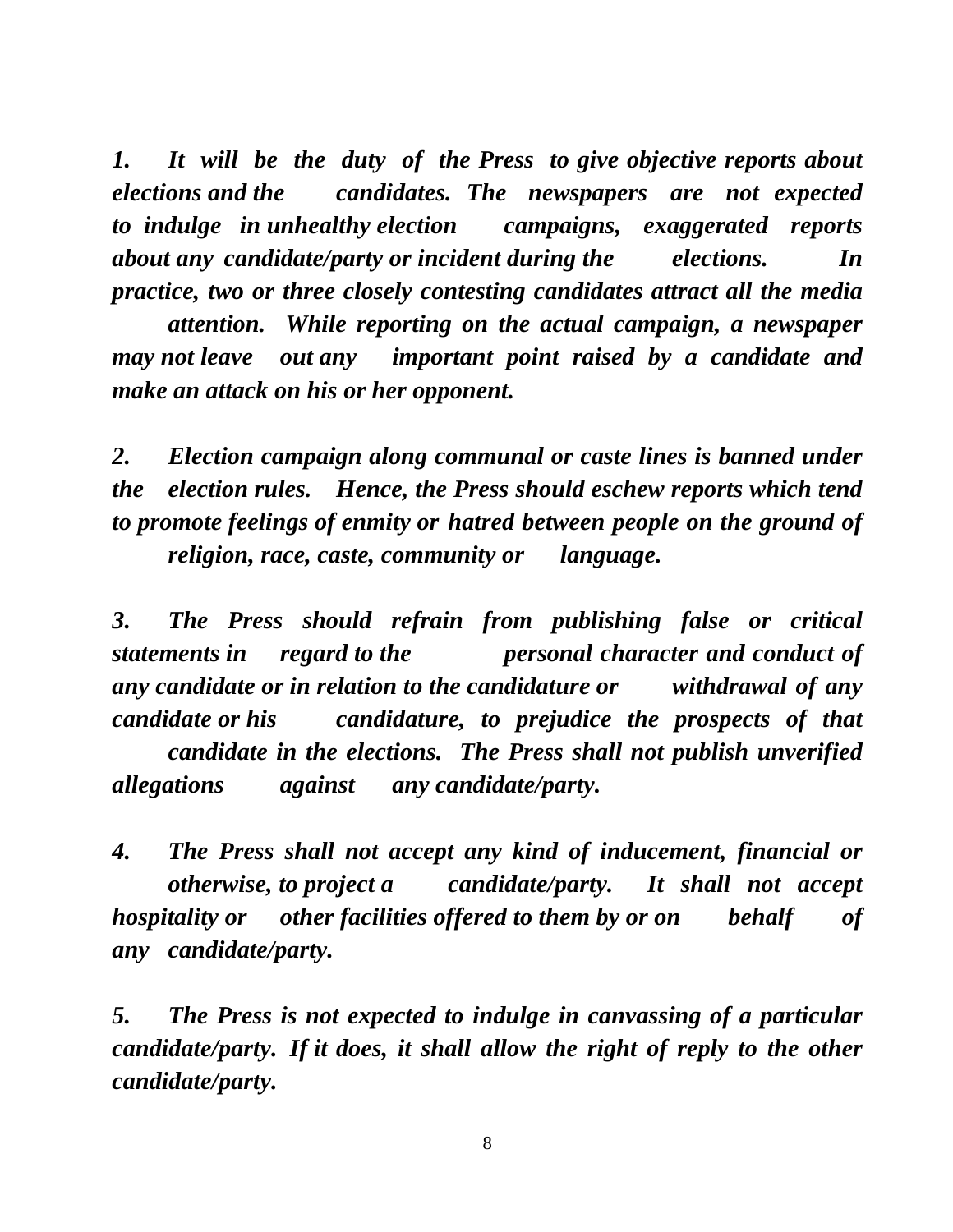*6. The Press shall not accept/publish any advertisement at the cost of public exchequer regarding achievements of a party/government in power.*

*7. The Press shall observe all the directions/orders/instructions of the Election Commission/Returning Officers or Chief Electoral Officer issued from time to time.*

*ii) Guidelines on 'Pre-poll' and 'Exit-polls' Survey-1996*

*The Press Council of India having considered the question of desirability or otherwise of publication of findings of pre-poll surveys and the purpose served by them, is of the view that the newspapers should not allow their forum to be used for distortions and manipulations of the elections and should not allow themselves to be exploited by the interested parties.*

*1 The Press Council, therefore, advises that in view of the crucial position occupied by the electoral process in a representative democracy like ours, the media should be on guard against their precious forum being used for distortions and manipulations of the elections. This has become necessary to emphasize today since the print media is sought to be increasingly exploited by the interested individuals and groups to misguide and mislead the unwary voters by subtle and not so subtle propaganda on casteist, religious and ethnic basis as well as by the use of sophisticated means like the alleged pre-poll surveys. While the communal and seditious propaganda is not difficult to detect in many cases, the interested use of the pre-poll survey, sometimes deliberately planted is not so easy to uncover. The Press Council therefore, suggests that whenever the newspapers publish pre-poll surveys, they should take care to preface them conspicuously by indicating the institutions which*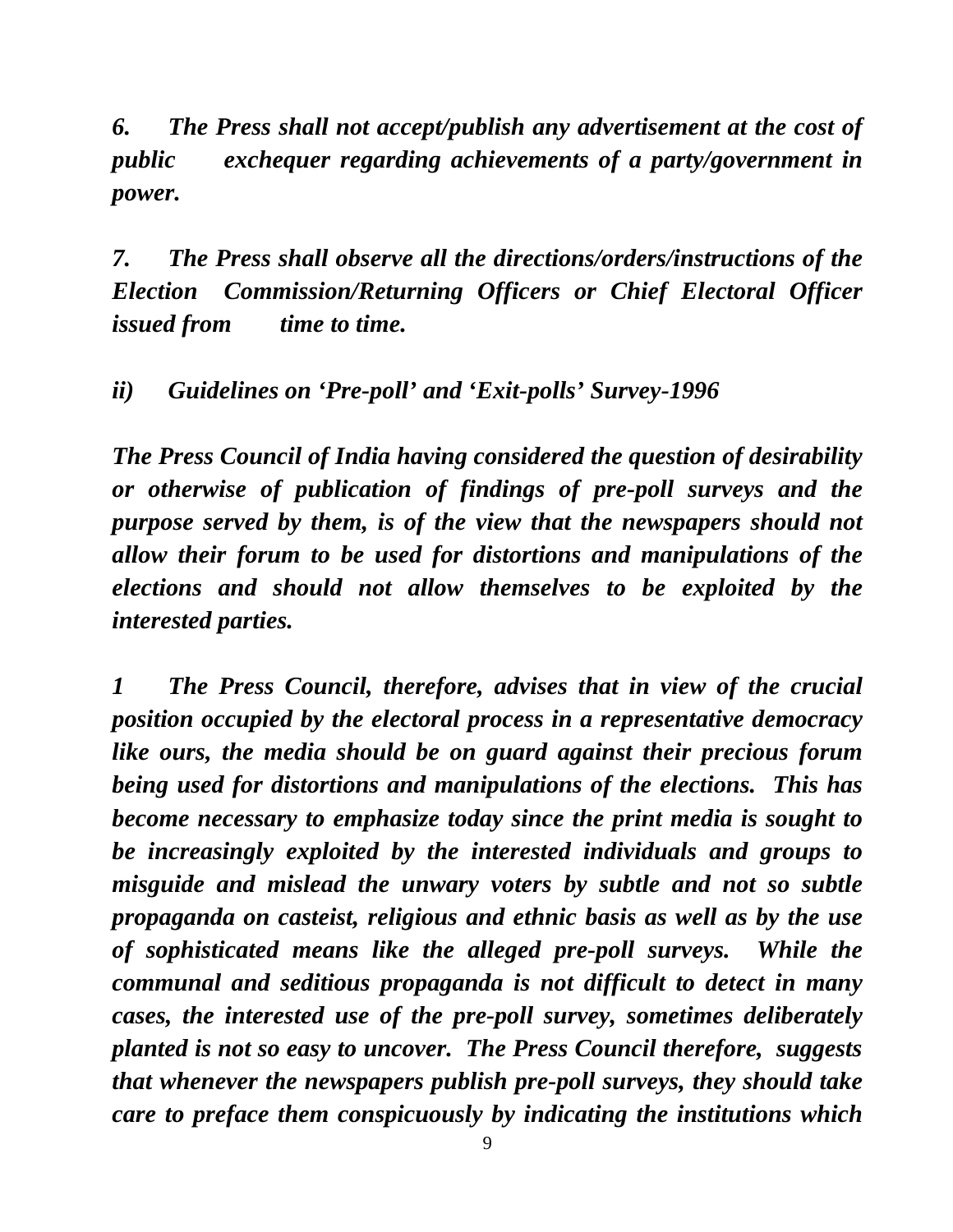*have carried such surveys, the individuals and organisations which have commissioned the surveys, the size and nature of sample selected, the method of selection of the sample for the findings and the possible margin of error in the findings.*

*2. Further in the event of staggered poll dates, the media is seen to carry exit-poll surveys of the polls already held. This is likely to influence the voters where the polling is yet to commence. With a view to ensure that the electoral process is kept pure and the voters' minds are not influenced by any external factors, it is necessary that the media does not publish the exit-poll surveys till the last poll is held.*

*3. The Press Council, therefore, requests the Press to abide by the following guideline in respect of the exit polls:*

### *Guideline:*

*No newspaper shall publish exit-poll surveys, however, genuine they may be, till the last of the polls is over.*

### **Election Commission of India**

The Election Commission of India should set up a special cell to receive complaints about "paid news" in the run-up to the conduct of elections and initiate a process through which expeditious action could be taken on the basis of such complaints. The Election Commission of India should nominate independent journalists/citizens in consultation with the Press Council of India who would accompany the election observers deputed by the Election Commission of India to various states and districts. These nominated journalists/citizens could report on instances of "paid news" to the Press Council of India and the Election Commission of India.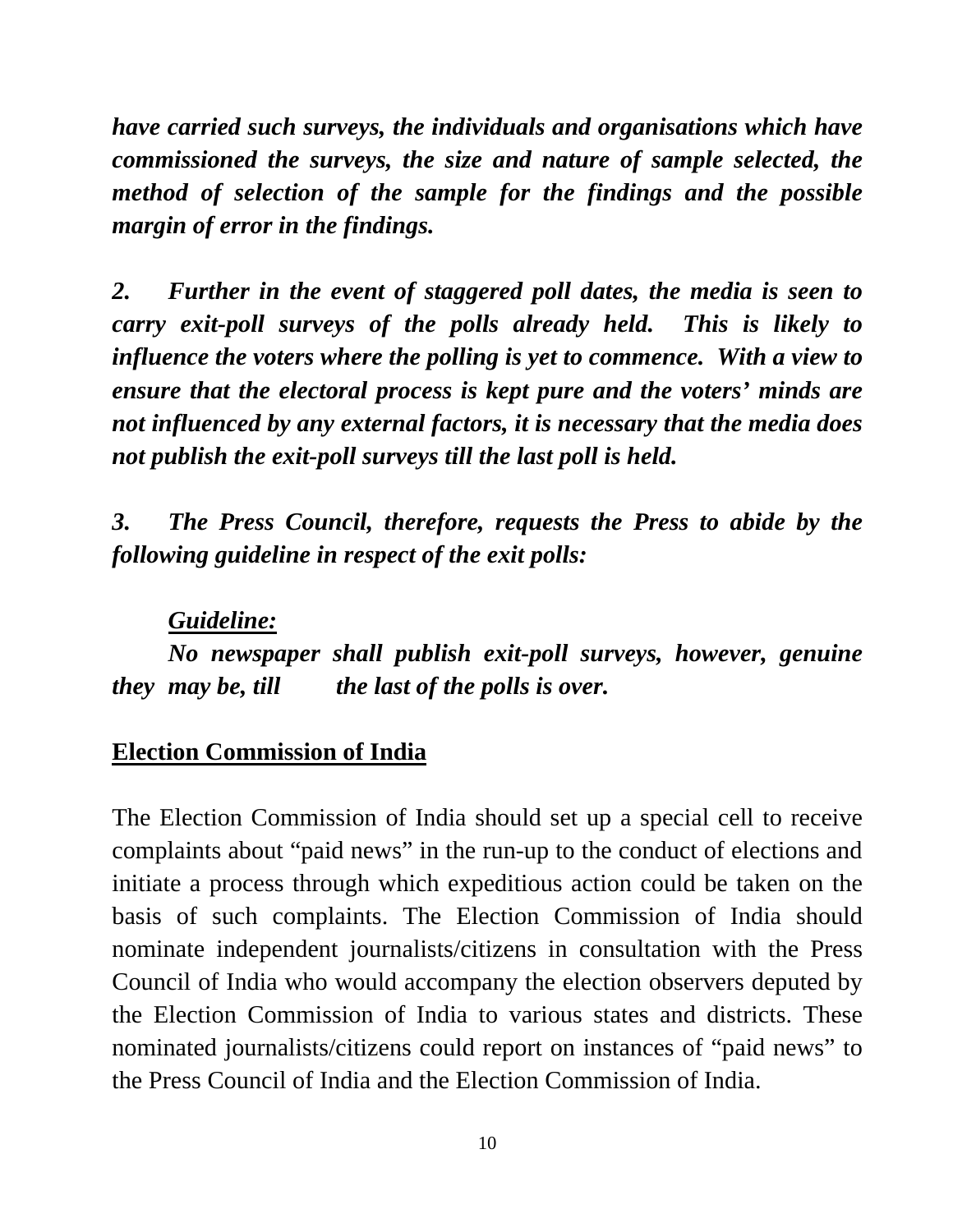### **Self-regulation**

Self-regulation is the best option to check the "paid news" phenomenon. However, self-regulation only offers partial solutions to the problem since there would always be offenders who would refuse to abide by voluntary codes of conduct and ethical norms that are not legally mandated.

There should be a debate among all concerned stakeholders on whether a directive of the Supreme Court of India that enjoins television channels to stop broadcasting campaign-related information on candidates and political parties 48 hours before elections take place can and should be extended to the print medium since such a restriction does not apply to this section of the media at present.

## **Education**

The Council suggests that efforts should be made to educate the voters to differentiate between the doctored reporting and the balanced and just reporting. This can be done by the Ministry of Information and Broadcasting with the help of Press Council of India and various associations of journalists and newspaper owners. Local press clubs should also be associated with the conduct of seminars and workshops in different cities to educate readers and viewers. The Press Council of India, representative of political parties, associations of newspaper owners, television broadcasters and journalists unions and associations can provide resource-persons for such seminars and workshops. The process of educating voters and citizens should begin before elections take place, soon after the dates of elections are announced.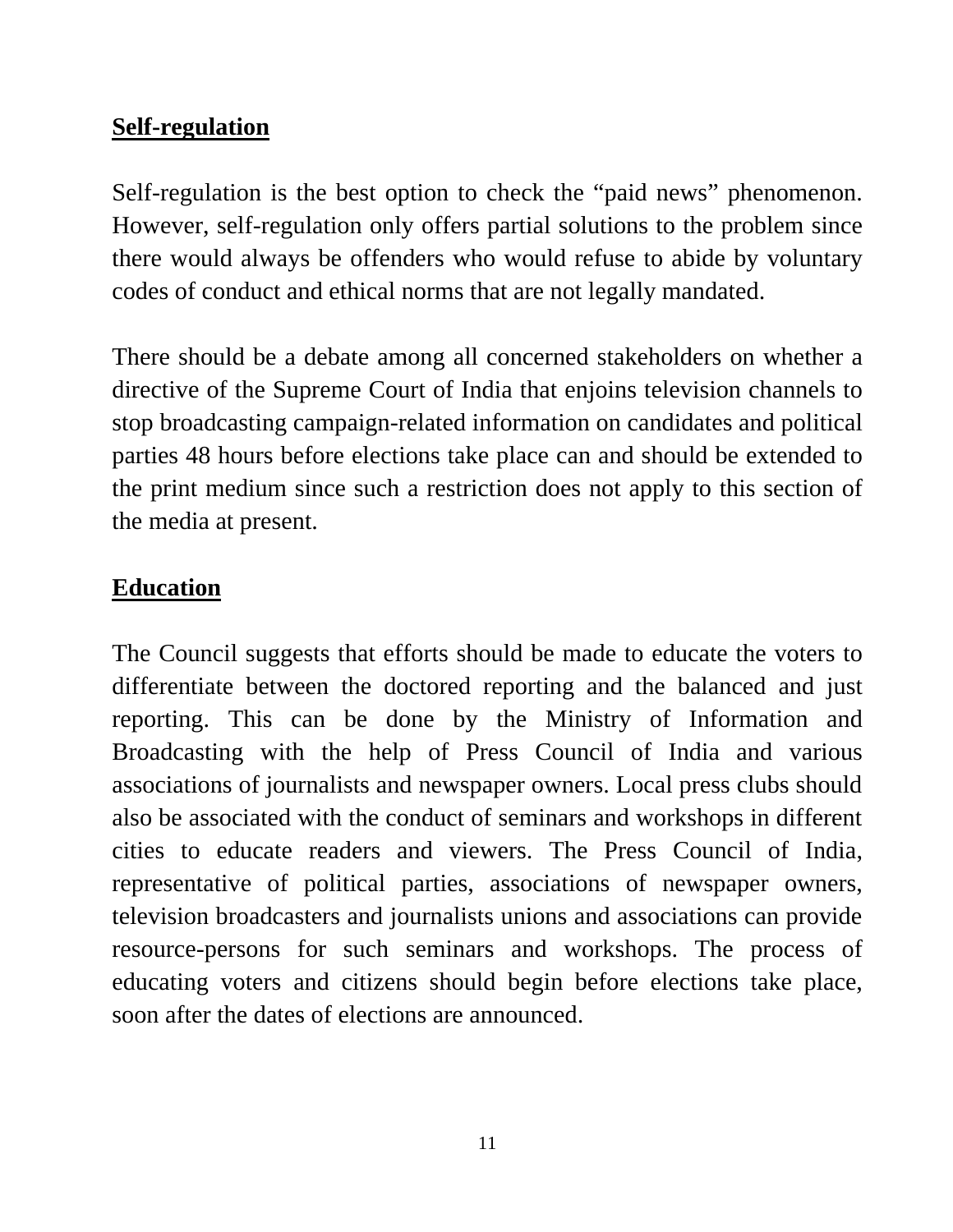## **I & B Ministry**

The Union Information & Broadcasting Ministry should conduct national conferences, workshops, seminars and awareness-generating campaigns involving, among others, the Press Council of India, the Election Commission of India, representatives of editors, journalists associations and unions, political parties and media owners to deliberate on the issue and arrive at workable solutions to curb the "paid news" phenomenon in particular.

The Union I&B Minister should hold separate meetings with national associations of newspaper owners, editors and journalists to discuss the "paid news" phenomenon and how it should be curbed. A meeting of all political parties should also be organised to make them understand that if the phenomenon of "paid news" is not checked no political party would benefit. Similarly owners of media companies should be made to understand that money illegally obtained for "paid news" is not just myopic but would eventually lead to loss of credibility among readers and viewers and would, hence, be detrimental to the interests of the media.

## **Parliament**

A small committee of Members of Parliament from both Houses should hold a hearing for suggesting changes in Representation of the People Act, 1951, to prevent the practice of paying for news coverage in newspapers and television channels and declaring it as an "electoral malpractice" or an act of corruption and be made a punishable offence.

All these initiatives, if sincerely implemented, may not entirely stop such malpractices in the Indian media but could reduce their incidence to a considerable extent.